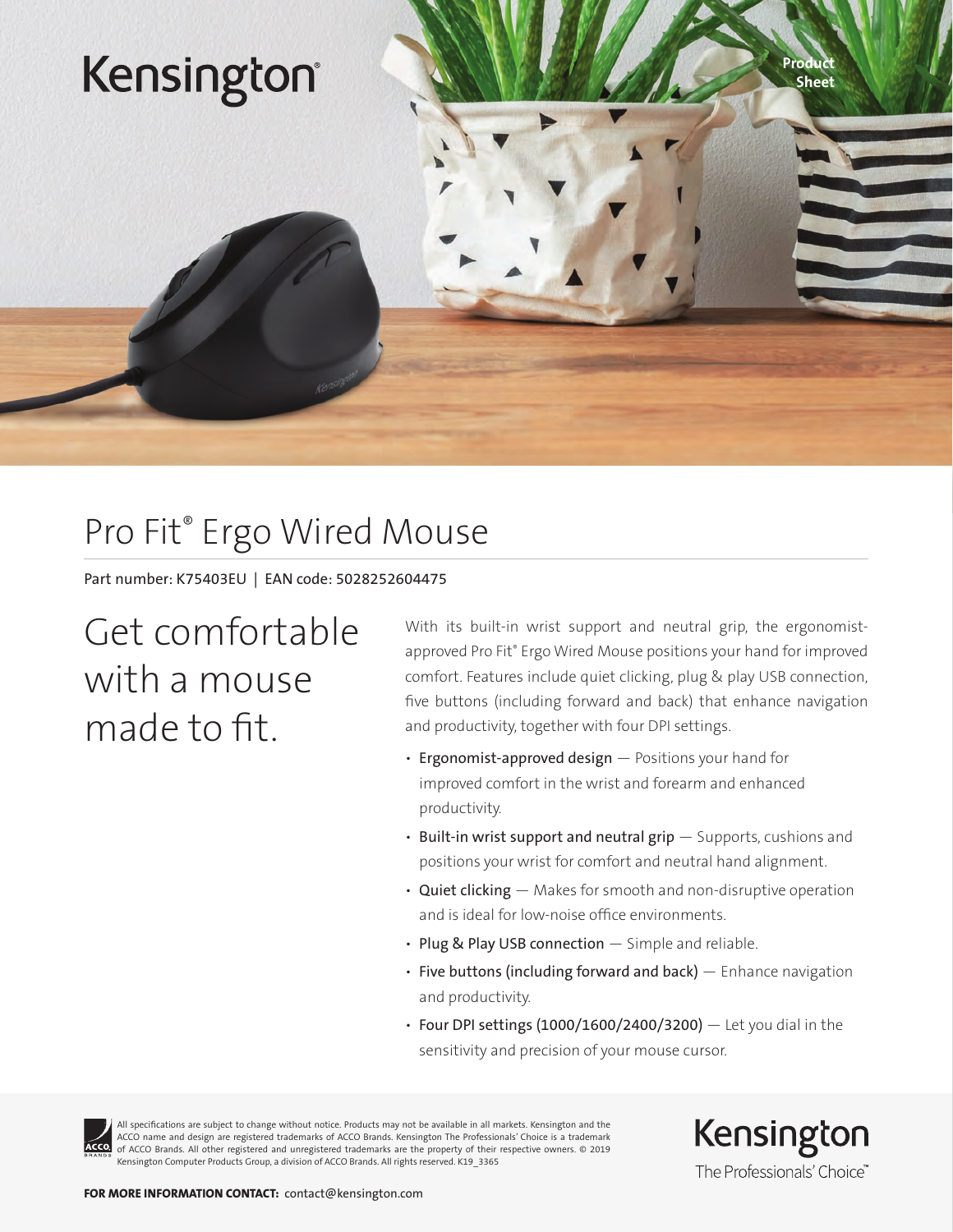# Kensington®

### Pro Fit® Ergo Wired Mouse

#### Part number: K75403EU | EAN code: 5028252604475